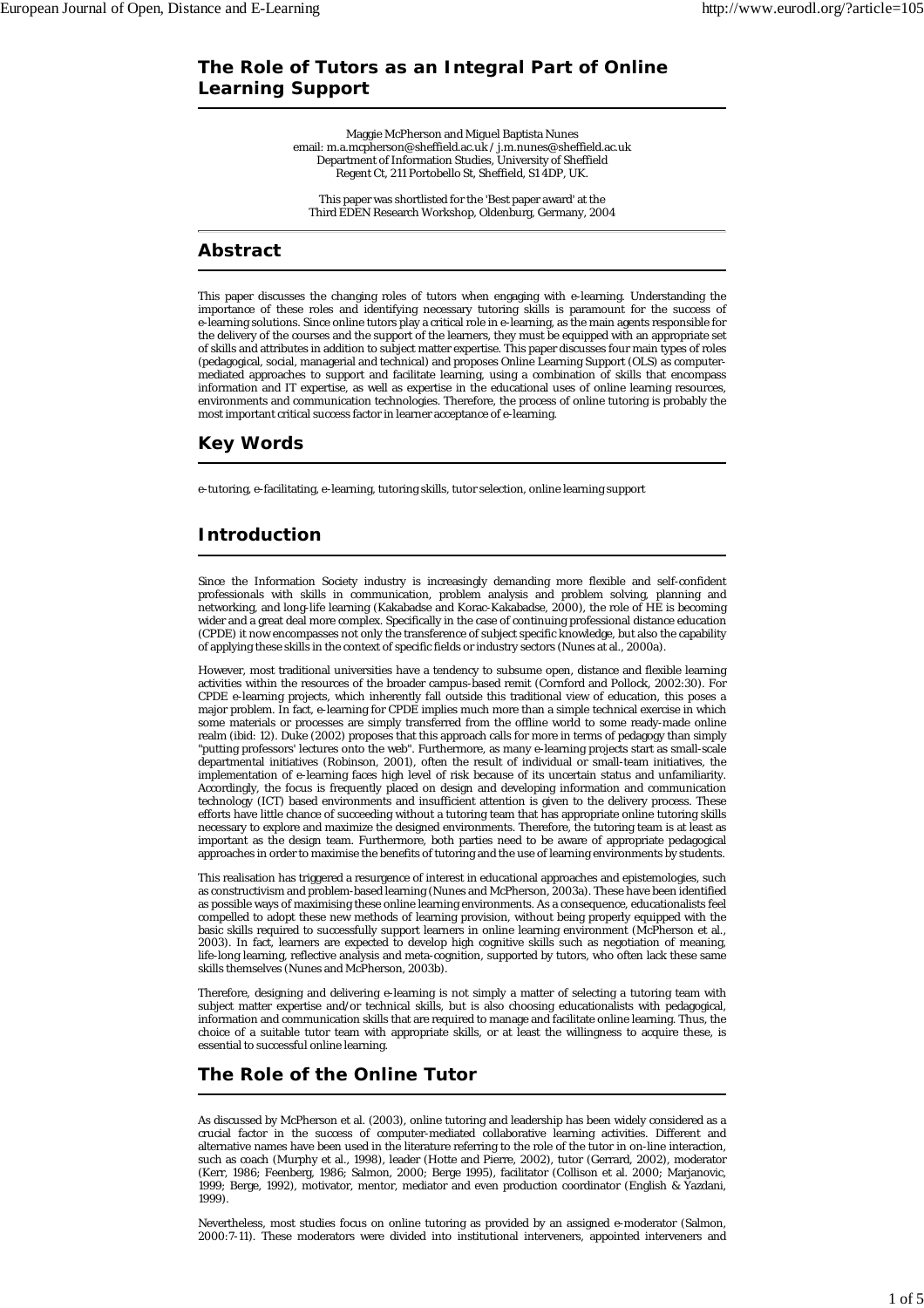natural interveners by Hotte and Pierre (2002), that is, tutors, experts, and learners. This paper focuses on the institutional interveners, i.e. the academic tutors that support the students throughout their learning process. In fact, by making the decision to adopt online learning delivery, educationalists will need to re-evaluate their roles as academic tutors, since familiar face-to-face teaching solutions may not work in an online learning environment. This, in essence, means that professional practices are indeed changing.

As McMann (1994) points out, roles that have to be performed as part of e-tutors' tasks are actually not very dissimilar in nature in relation to the traditional face-to-face tasks. Nevertheless there are significant differences that were identified from the very start of e-learning as a delivery mode. Authors such as Mason (1991) discussed the roles of e-tutors as involving responsibilities at both technical and educational level. Mason (1991) focused on the discussion of the educational role of the on-line moderator that involves three categories: the organisational, the social and the intellectual. Berge (1995), based on a thorough literature review, further developed this characterization and identified four main e-tutor roles:

- Pedagogical or intellectual roles are some of the most important for the e-Learning process (Paulsen, 1995). The e-tutor uses questions and probes for student responses that focus discussions on critical concepts, principles and skills (Zafeiriou, 2000:67). These roles may include a number of tasks such as: opening the discussions, focusing on relevant content and issues, intervening in order to promote interest and productive conversation, guiding and maintaining students' involvement in discussions, and summarising debates. Additionally, these roles may encompass directing and focusing discussions on vital points (Davie, 1989), synthesising points made by the participants (Hiltz, 1988) and providing summaries and interpreting on-line discussions (Feenberg, 1989).
- Social roles involve the creation of friendly and comfortable social environments in which students feel that learning is possible. McMann (1994) considered the social role to be one of the key critical success factors in on-line learning. In this context, e-tutors are responsible for: guaranteeing opportunities for participants to introduce themselves; identifying and dealing with lurkers who are reticent and sometimes reluctant to participate; ensuring that appropriate communication takes place; taking into consideration cultural and ethnic backgrounds by minimising humoristic, offensive and disruptive behaviour; promoting interactivity between students; and finally, dealing with flaming, should this occur, by reminding participants of the appropriate netiquette.
- Managerial or organisational roles involve setting learning objectives; establishing agendas for the learning activities; timetabling learning activities and tasks; clarifying procedural rules and decision-making norms (Paulsen, 1995; Mason, 1991). These roles also include: encouraging participants to be clear, responding to the participants' contributions, being patient, following the flow of the conversation and encouraging comments, synchronising, handling overload of information, encouraging participation, and ending the sessions (Zafeiriou, 2000:67).
- Technical roles, possibly the most daunting for academics, involve becoming familiar, comfortable and competent with the ICT systems and software that compose the e-learning environment. Additionally, this role includes supporting the students in becoming competent and comfortable themselves (McCreary, 1990) by providing technical guidance such as: offering study guides, directions and feedback on technical problems, ensuring that time to harness the ICT systems is made available and encouraging peer learning.

# **Basic Online Tutoring Skills**

From the characterisation above, it is clear that, although similar in many respects to face-to-face (f2f) delivery, e-tutoring differs in a number of ways as discussed by Gerrard (2002) since it:

- places greater emphasis on written skills;
- produces a more formal tone;
- does not follow a linear conversation but instead promotes multiple conversations;
- does not confine teaching to specific times;
- places greater emphasis on student-student learning;
- requires teachers to develop new ways of encouraging participation;
- requires teachers to assess the worth of online contributions.

Therefore, even for the more experienced f2f tutor, there is much knowledge to be acquired about the skills required for e-learning. Consequently, the e-tutor must in addition to the subject matter expertise and traditional pedagogical training, be able to demonstrate additional skills, such as an ability to:

- plan and organise delivery by clearly specifying learning objectives and outcomes;
- set learning agendas and providing leadership and scaffolding in learning activities;
- welcome and embrace diversity of learning outcomes, attitudes and styles;
- adapt supporting styles to the needs of individual participants;
- provide advice on different levels of access to learning materials according to the needs of individual participants;
- create an atmosphere of collaborative learning of which the e-tutor him/herself is often an integral part;
- be able to cope with and resolve on-line conferencing conflicts and difficult behaviours;
- encourage active construction of knowledge by being actively involved in discussions, activities and debates;
- develop and implement methods for learner feedback and reinforcement;
- present advance organisers into the content materials and advice on learning pace so as to avoid cognitive overload and information anxiety.

This new set of skills poses particularly difficult challenges in the selection of online tutors. In fact, subject matter expertise is usually certified by either academic institutions or professional bodies, thus making it matter expertise is usually certified by either academic institutions or professional bodies, thus making it easy for selectors to identify suitable candidates. Similarly, traditional educational qualifications are easily recognised. However, e-tutors require the additional and crucial set of skills described above, which makes it very difficult for selectors to choose appropriately qualified candidates to fill this role. This is not to say that there are no appropriate candidates, but that it is problematic to for them to provide evidence that they possess these skills. To compound this situation, there are now a myriad of short courses of varying quality that purport to certify e-tutors, but fail to adequately prepare them. On the other hand, there are a few well-established post-graduate courses in online learning that are very effectively preparing e-tutors. However, there are insufficient graduates from these courses to fill the current demand for e-tutors.

# **Online Learning Skills**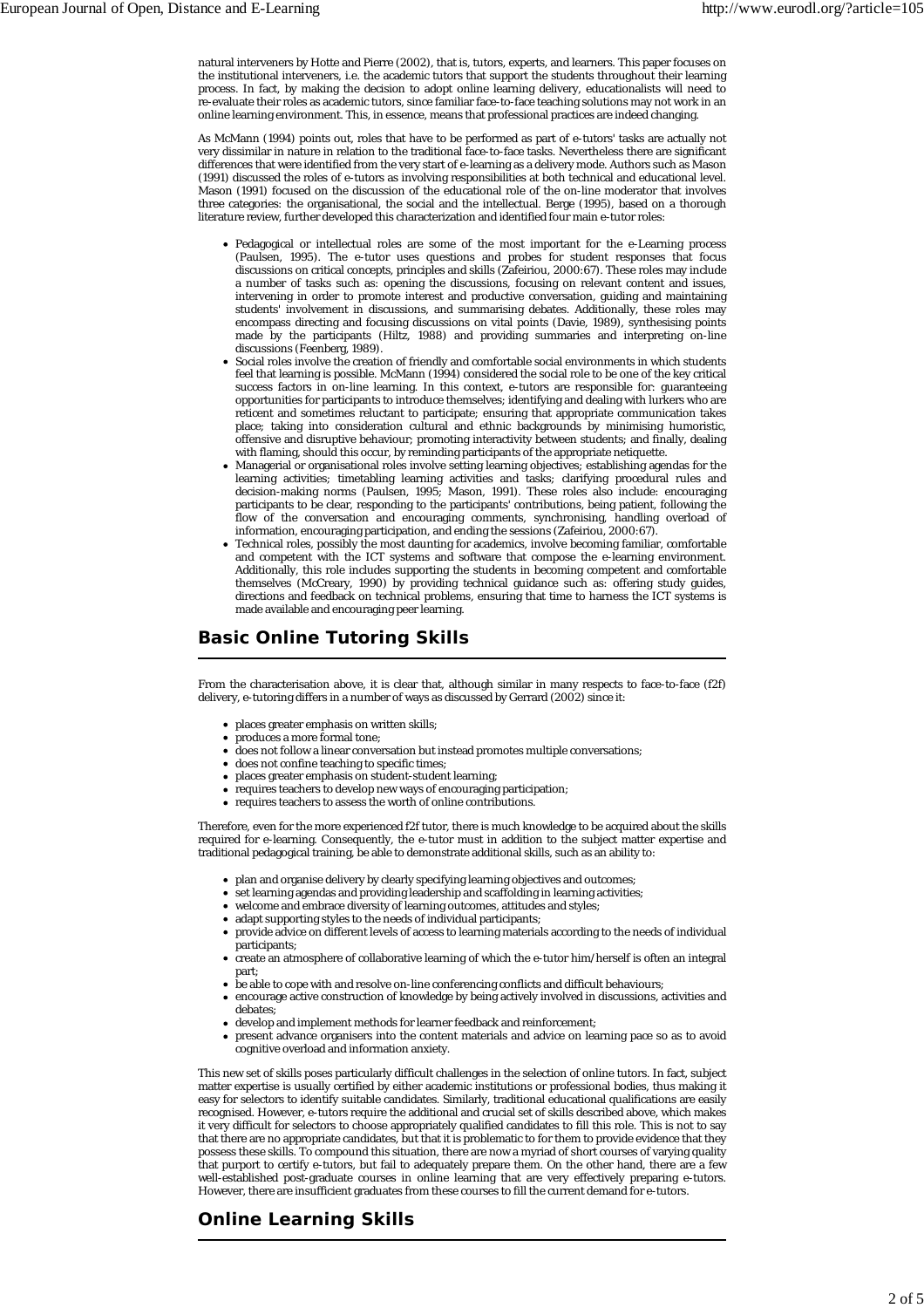However, it not enough that tutors are prepared for online learning, the learners also need preparation. Due to the hype associated with online learning, learners often feel compelled to engage with these new environments, without being properly equipped with the basic skills required to be successful (Nunes et al., 2000a). In fact, student are expected to developed high cognitive skills such as negotiation of meaning, long-life learning, reflective analysis and meta-cognition without being properly trained in low-level skills such as the basic use of computer mediated technology, online social skills, online etiquette, web navigation, and web searching. These skills were identified by Nunes et al. (2000b) as Networked Information and Communication Literacy Skills (NICLS). These skills are not only required to succeed in the online learning environment to which learners are exposed, but are also an essential part of all aspects of daily networked activity.

In the future, these basic NICLS will be addressed and acquired at lower levels of the educational system, namely at primary school levels. However, most students enrolling in HE courses are young adults, having only acquired the traditional basic educational skills: reading, writing, spelling, handwriting and numeracy (Bramley, 1991). Unfortunately, these are insufficient skills to learn effectively in a REAL.

NICLS complement the traditional basic skills with a new set of information and communication literacy skills. Information literacy includes recognising information needs, distinguishing ways of addressing gaps, constructing strategies of locating information, locating and accessing information, comparing and evaluating information, as well as organising, applying and synthesising information (Webber and Johnson, 2000). Additionally, the limitations and affordances of conferencing technologies require adaptations and changes in human behaviour for successful communication to take place (Musselbrook et al., 2000). The skills required to undertake such a change when communicating online form what can be considered communication literacy as suggested by Pincas (2000). The conjunction of these two new types of literacy form what Nunes et al (2000b) identified as NICLS.

Learners must acquire NICLS before actually engaging with any online learning activity. Failure to address this issue in online learning, leads to much frustration for the learners, and eventually to lower levels of success for the online learning courses (Hara and Kling, 1999). In sum, NICLS can clearly be divided into two main categories: CMC and information skills. CMC skills are related to the interaction of the student with the learning community and information skills are related with problems of information anxiety and overload as well as access to the learning resources.

#### **Online Learning Resources and Facilities**

In addition to well-prepared tutors and students, successful e-learning requires pedagogically sound, well-designed online learning resources. As proposed by Kommers (1996), learning resources are those information resources the learner might need at a particular moment in learning, thinking or designing new ideas, while engaging with a particular learning activity. Modern approaches to teaching and learning, such as constructivism, problem-based learning and experiential learning, assume that knowledge is acquired through social negotiation, experience and reflection, i.e., resulting from the construction of meaning from interaction with specific contexts. This construction results from two different types of interactivity in the learning process (Bates, 1991).

The first is an individual, private activity between the learner and the learning materials, which may range from the traditional textbook to computer-based simulations. The second is a social activity, between the learner and the tutor, the facilitator or other learners.

Private interaction with the learning and conceptual materials is expected to promote learning by provoking cognitive restructuring (Shulman and Ringstaff, 1986). Cognitive restructuring occurs as learners revise their ways of thinking to provide a better fit to reality when faced with discrepancies between their own ways of viewing the world and new information (Rogoff, 1990). Social interaction with tutors and facilitators is expected to promote development through the guidance provided by interaction with people who have are skilled in solving the problems emerging from the learning activities (Rogoff, 1990). Social interaction with the learner's peers is expected to promote learning by joint problem solving and meaning negotiation between partners working with independence and equality on each other's ideas (Rogoff, 1990).

Both private and social interactivity are required in the process of social negotiation and have to be supported by the learning environment. If learning is a process of socially constructing a communal understanding and a collective constructive social process (Zucchermaglio, 1993), then the learner must be surrounded by a rich learning environment that provides resources to support the communication and negotiation processes between members of the learning community.

# **Conclusions**

This paper discusses the importance of online tutors in the success of e-learning solutions. Since, as the main people responsible for the delivery of the courses and the support of the learners, online tutors play a critical role in e-learning, they must therefore be equipped with an appropriate set of skills and attributes in addition to subject matter expertise. Thus, the process of selecting the online learning team is probably one of the most important critical success factors in learner acceptance of e-learning. This process of selection is particularly important when changing the mode of delivery in HE from a traditional approach to an e-learning mode of delivery. However, due the current difficulties in acquiring appropriately qualified and certified tutors, the team must at least include individuals with the willingness to acquire the necessary skills outlined in this paper. This means that appropriate tutor support mechanisms must be put in place in order to provide tutor training prior to the actual delivery and just-in-time training during the delivery phase.

Furthermore, learning in online learning environments has to be supported by appropriate resources and requires a number of specific skills from the learners. This need for learner support clearly requires a different approach from conventional theory. Consequently, Online Learning Support (OLS) could be defined as computer-mediated approaches to support and facilitate learning, using a combination of skills that encompass information and IT expertise, as well as expertise in the educational uses of online learning resources, environments and communication technologies (McPherson and Nunes, 2004:79). In the light of this, it is possible to distinguish three different critical success factors for OLS that need to be addressed: online tutor skills, online learning skills and specifically designed online learning facilities.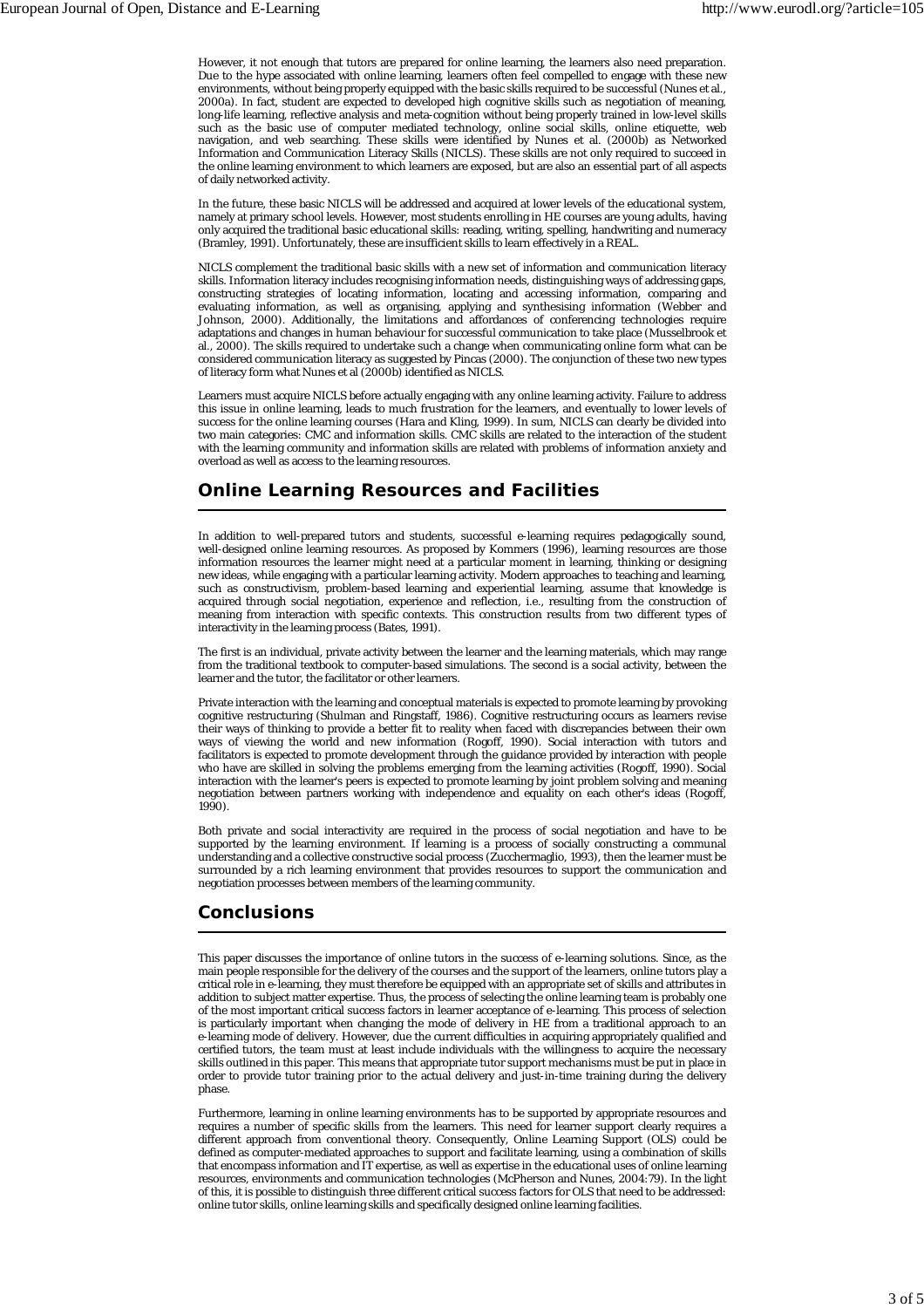#### **References**

Bates, A. (1991) "Third Generation Distance Education: The Challenge of New Technology". *Research in Distance Education*, 3(2), 10-15.

Berge, Z.L. (1992), *The Role of the Moderator in a Scholarly Discussion Group (SDG)*, Available online at http://www.emoderators.com/moderators/zlbmod.html. Last accessed 10/03/2003.

Berge, Z.L. (1995), "Facilitating Computer Conferencing: Recommendations From the Field", *Educational Technology*, vol 35, no 1, pps. 22-30.

Bramley, G (1991) *Adult Literacy: Basic Skills and Libraries*. London: Library Association Publishing Limited.

Cornford J. and Pollock N. (2002) *Putting the University Online: Information, Technology and Organisational Change*. Buckingham, UK: SRHE and Open University Press.

Collison, G., Elbaum, B., Haavind, S., & Tinker, R. (2000) *Facilitating Online Learning: Effective Strategies for Moderators*. Madison, WI, USA: Atwood Publishing.

Davie, L. (1989). "*Facilitation Techniques for the On-line Tutor*". In Mason, R. and Kaye, A. (editors) Mindweave: *Communication, Computers and Distance Education*. Elmsford, New York: Pergamon Press.

Duke, C. (2002) *Managing the Learning University*, SRHE and Open University Press, Buckingham, UK.

Fielding, R. (2002) "IT Education is Still Failing the Industry", *Computing*, 10th of October 2002, 3.

English, S. and Yazdani, M. (1999) "Computer Supported Cooperative Learning in a Virtual University", *Journal of Computer Assisted Learning*, vol 15, no 1, pps.2-13.

Feenberg, A. (1986) "Network Design: An Operational Manual for Computer Conferencing", *IEEE Transactions on Professional Communications*, vol 29, no 1, pps.2-7.

Gerrard C (2002) 'Promoting Best Practice for E-tutoring through Staff Development', *In Proceedings of Networked Learning 2002: Third International Conference, Lancaster University and University of Sheffield* 26th March - 28th March 2002. Also available online at http://www.shef.ac.uk/nlc2002 /proceedings/papers/15.htm. Last accessed 10/03/2003.

Hara, N. & Kling, R. (1999) "Students' Frustrations with a Web-Based Distance Education Course". *First Monday*, 4(12) Available online at: http://firstmonday.org/issues/issue4\_12/hara/index.html (Last accessed 14/03/03).

Hiltz, S. R. (1988). "Productivity enhancement from computer-mediated communication: a systems contingency approach", *Communications of the ACM*, 31(12), 1438-1454.

Hotte, R. and Pierre, S. (2002) "Leadership and conflict management support in a cooperative tele-learning environment", International Journal on e-Learning, vol.1, no.2, April-June 2002, pps.46-59. Also available online at: http://www-icdl.open.ac.uk/. Last accessed on 10/03/2003.

Kakabadse, A, and Korac-Kakabadse N. (2000) "Leading the Pack: Future Role of IS/IT Professionals" In *Journal of Management Development*; 19(2), 97-155.

Kerr, E.B. (1986) "Electronic Leadership: A Guide to Moderating On-line Conferences", I*EEE Transactions on Professional Communication*, vol. 29, no 1, pps. 12-18.

Kommers, P. (1996) "Multimedia Environments". In Kommers, P; Grabinger, S. & Dunlap, J. (editors) *Hypermedia Learning Environments: Instructional Design and Integration*. New Jersey: Lawrence Erlbaum Associates, 13-32.

Marjanovic, O. (1999) "Learning and teaching in a synchronous collaborative environment" *Journal of Computer Assisted Learning*, vol. 15, pps. 129-38. Also available online at: http://www-icdl.open.ac.uk/. Last accessed on 10/03/2003.

Mason, R. (1991) "Moderating Educational Computer Conferencing", DEOSNEWS, Vol.1, No.19. Also available online at http://www.emoderators.com/papers/mason.html. Last accessed on 10/03/2003.

McCreary, E. (1990) "Three Behavioral Models for Computer Mediated Communications" In Harasim, L. (editor) *Online Education — Perspectives on a New Environment*, New York, NY: Praeger Publishing.

McMann, G. W. (1994) "The Changing Role of Moderation in Computer Mediated Conferencing", In *Proceedings of the Distance Learning Research Conference*, San Antonio, TX, April 27-29, pps.159-166.

McPherson, M.A. and Nunes, J.M. (2004) *Developing Innovation in Online Learning: An Action Research Framework*. London: RoutledgeFalmer.

McPherson, M.A.; Nunes, J.M. and Zafeiriou, G. (2003) "New Tutoring Skills for Online Learning: Are e-Tutors adequately prepared for e-learning delivery?" In *Proceedings of EDEN 2003 The Quality Dialogue; Integrating Quality Cultures in Flexible, Distance and e-learning*, 15-18 June 2003, Rodos Palace Hotel, Rhodes, Greece, 347-350

Murphy, K.L, Drabier, R., and Epps, M.L. (1998), "A Constructivist Look at Interaction and Collaboration via Computer Conferencing", I*nternational Journal of Educational Telecommunications* vol 4, no 2/3, pps.237-261.

Musselbrook, K.; McAteer, E.; Crook, C; McCloud, H. and Tholmy, A. (2000) "Learning Networks and Communication Skills". *Association for Learning Technology Journal*, 8(1), 71-80.

Nunes, J.M. and McPherson, M.A. (2003a) "New Tutoring Skills for Online Learning: A Constructivist View". In *Proceedings of Computers and Advanced Technology in Education (CATE 2003): An IASTED International Conference*, 30 June - 2 July 2003, Rhodes Palace Hotel, Rhodes, Greece, 571-576.

Nunes, J.M. and McPherson M.A. (2003b) "Learning Support in Constructivist e-learning Environments", In McPherson M.A., Henderson, L. and Kinshuk (editors) (2003) *Proceedings of the Workshop on The Changing Face of HE in the 21st Century: Critical Success Factors for Implementing e-learning*. New